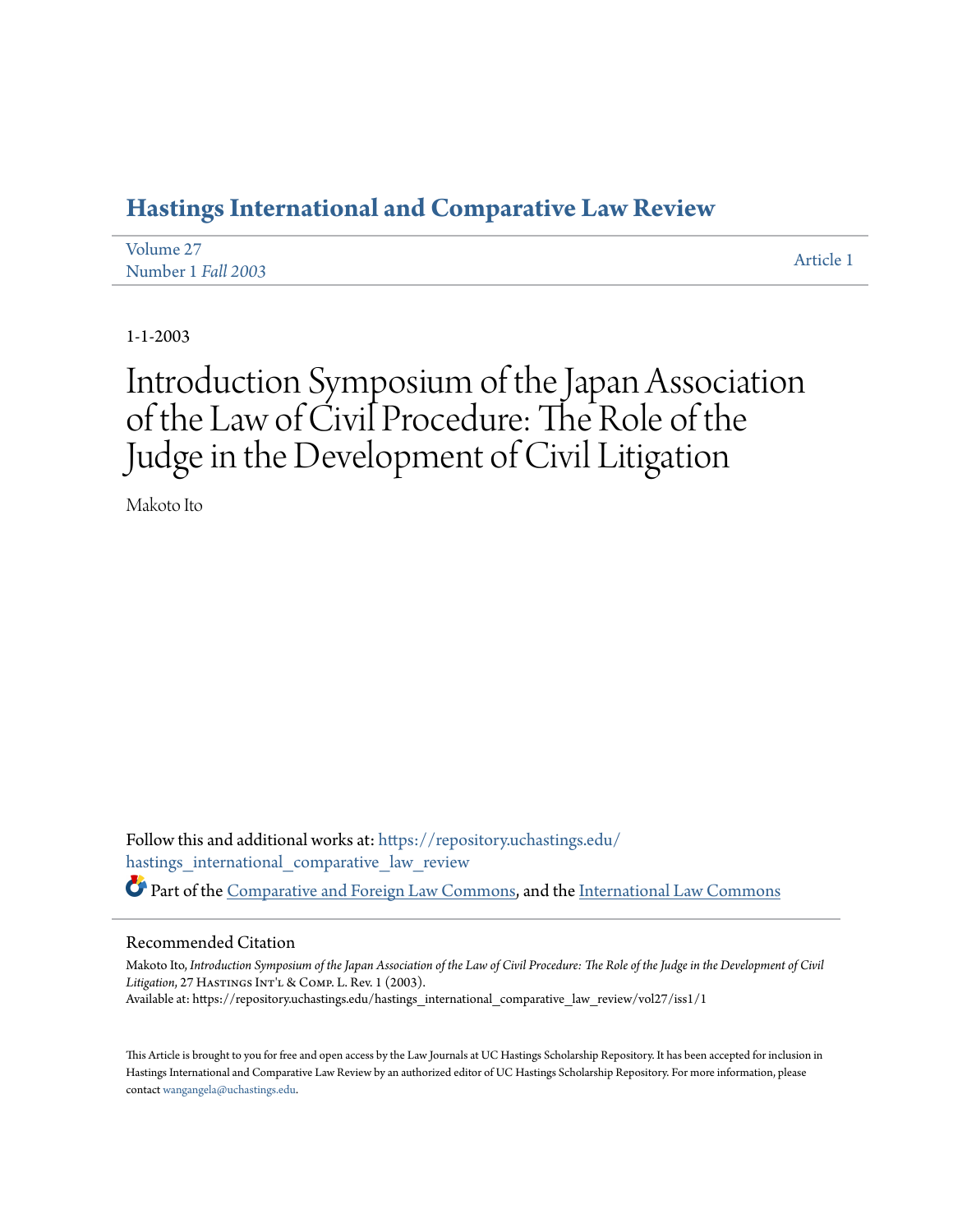## **Introduction**

#### *By* MAKOTO ITO\*

It gives me great pleasure to introduce this symposium issue presenting papers from the conference held by the Japan Association of the Law of Civil Procedure in Tokyo on June 1, 2003. We believe that these papers offer important insights for readers in the United States, as they do for readers in Japan. They are being published in Japanese by the Association, in the Journal of Civil Procedure (Minji Sosyo Zasshi), in early 2004. We are delighted that the Hastings International and Comparative Law Review is publishing them for the American audience.

It seems worthwhile for me to introduce the Association to the American audience. It was founded in 1935, and currently has about **800** members drawn from throughout Japan. It was intended to develop the study of such legal areas as civil procedure, debtors' and creditors' rights and bankruptcy, as well as alternative dispute resolution, and to promote personal exchange of views among Japanese proceduralists. Although it has a substantial membership of academics, it is unlike most legal academic organizations in Japan in that it also has substantial membership from the practicing bar, from the judiciary and also from the legislative staffs in the Ministry of Justice. Over the years, it has attempted to provide ideas and advice for reforms in Japan's civil procedure system. In particular, the Association made great contributions to the enactment of the current Civil Procedure Code. I believe that we will carry out the same role with future reforms.

Increasingly, it has become apparent that a full appreciation of procedural issues calls for consideration of the procedural techniques of other countries. On two or three occasions in the past, the Association has therefore convened an academic event involving scholars from other countries. This year, we focused on the role of

<sup>\*</sup> Professor of Law, University of Tokyo; President, Japan Association of the Law of Civil Procedure.